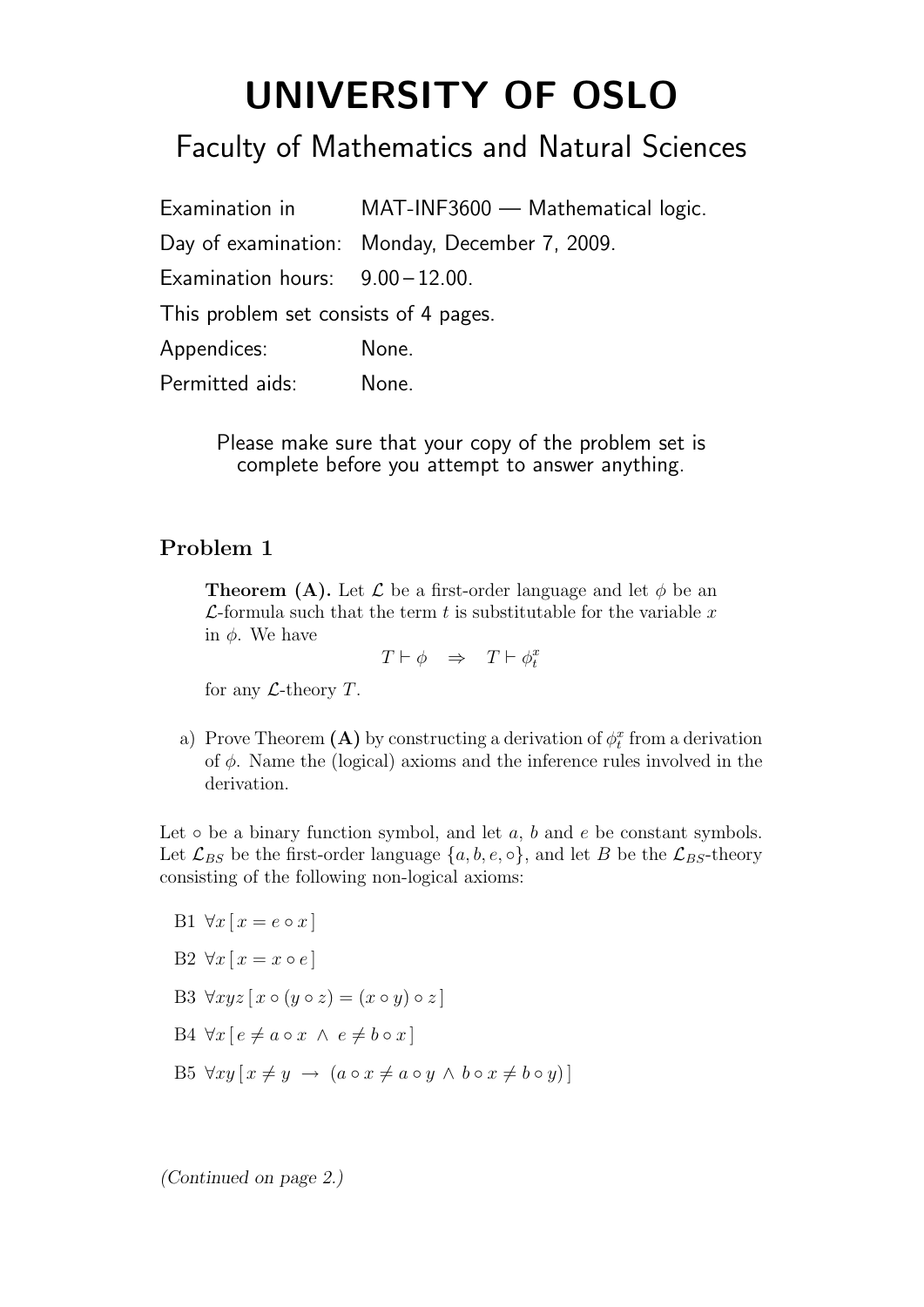**Theorem (B).**  $B \vdash \forall x [e \circ x = x \circ e].$ 

b) Prove Theorem (B) by giving a B-derivation of  $\forall x [e \circ x = x \circ e]$ . Name the logical and the non-logical axioms involved in the derivation. You may refer to Theorem (A). Hint: You will need the logical axiom

$$
x_1 = y_1 \land x_2 = y_2 \rightarrow (x_1 = x_2 \rightarrow y_1 = y_2) \tag{E3}
$$

c) Prove that

 $B \vdash \forall xy_1 \ldots y_n \left[ (y_n \circ (y_{n-1} \circ \ldots (y_1 \circ e) \ldots)) \circ x = (y_n \circ (y_{n-1} \circ \ldots (y_1 \circ (x \circ e)) \ldots)) \right]$ 

for any  $n \geq 0$ . Hints: Use induction on n. The case  $n = 0$  follows from Theorem (B).

We define the *prime terms* of the language  $\mathcal{L}_{BS}$  by

- $\bullet$  e is a prime term
- $(a \circ t)$  is a prime term if t is a prime term
- $(b \circ t)$  is a prime term if t is a prime term.

Hence, e.g.,  $(a \circ (b \circ (b \circ e)))$  is a prime term whereas  $((a \circ b) \circ (e \circ b))$  is not.

**Theorem (C).** For any variable-free  $\mathcal{L}_{BS}$ -term t there exists a prime term p such that  $B \vdash t = p$ .

d) Prove Theorem (C).

## Problem 2

We will use some notation from Levis & Papadimitriou's textbook: Σ<sup>\*</sup> denotes the set of all strings over the alphabet  $\Sigma$ , and  $|\alpha|$  denotes the length of the string  $\alpha$ . We use  $\epsilon$  to denote the empty string, and  $\alpha \cdot \beta$  denotes the concatenation of the strings  $\alpha$  and  $\beta$ . Occasionally, we will write  $\alpha\beta$  in place of  $\alpha \cdot \beta$ . When convenient, we may also drop parenthesis and write e.g.  $\alpha\beta\gamma$ in place of  $(\alpha\beta)\gamma$ .

We will now define the  $\mathcal{L}_{BS}$ -structure **B**. The universe of **B** is the set  $\{0,1\}^*$ , that is, the set of all bit sequences:  $\epsilon$ , 0, 1, 00, 01, 10, 11, 000, 001, ... Furthermore,

- $e^{i\mathfrak{B}} = \epsilon$  (the empty string)
- $a^{3} = 0$  (the string where the one and only bit is 0)
- $b^{\mathfrak{B}} = 1$  (the string where the one and only bit is 1)

(Continued on page 3.)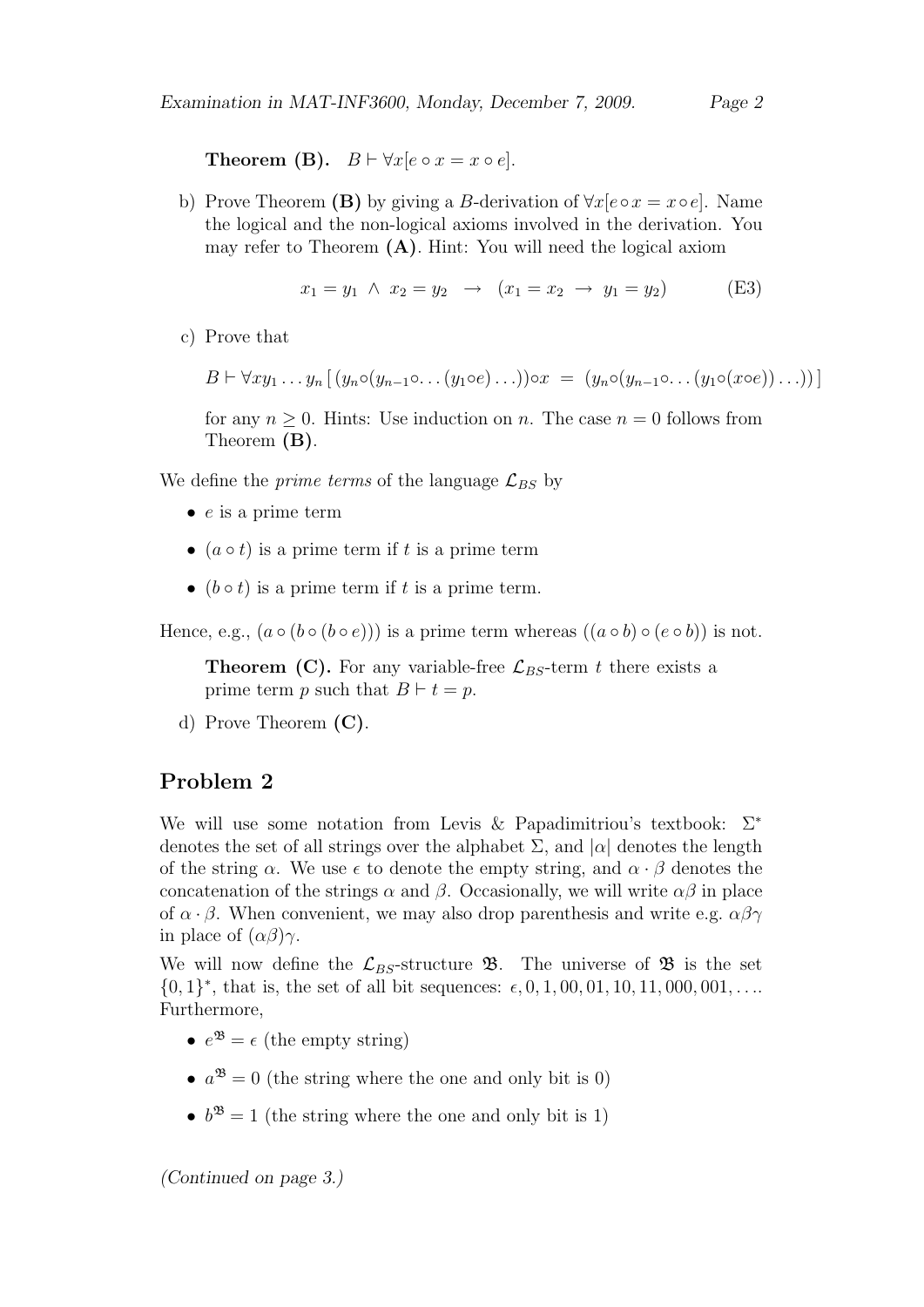and  $\circ^{\mathfrak{B}} = \cdot$  (the concatenation operator). Hence, we have e.g. that  $\epsilon \circ^{3} 100 = 100 \circ^{3} \epsilon = 100$  and  $101 \circ 1001 = 1011001$ . It is obvious that  $\mathfrak{B}$  is a model for the theory B, that is,  $\mathfrak{B} \models B$ .

- a) Is  $B$  a consistent theory? Give a short answer, and justify the answer by referring to a theorem in Leary's textbook.
- b) Do we have  $B \vdash a \neq b$ ? Do we have  $B \vdash a = b$ ? Justify your answers.

We say that  $\alpha$  is a substring of  $\beta$  iff there exists  $\gamma_1$  and  $\gamma_2$  such that  $\gamma_1 \alpha \gamma_2 = \beta$ .

c) Give an  $\mathcal{L}_{BS}$ -formula  $\theta$  such that

 $\mathfrak{B} \models \theta[s[y|\alpha][x|\beta]] \Leftrightarrow \alpha$  is a substring of  $\beta$ .

Give an  $\mathcal{L}_{BS}$ -formula  $\eta$  such that

$$
\mathfrak{B} \models \eta[s[x|\alpha]] \Leftrightarrow \alpha \in \{0\}^*.
$$

d) Give an  $\mathcal{L}_{BS}$ -formula Add such that  $\mathfrak{B} \models Add[s[x]\alpha]]$  holds if and only if

 $-\alpha$  is of the form  $\alpha \equiv 1\gamma_1 1\gamma_2 1\gamma_3 1$  where  $\gamma_1, \gamma_2, \gamma_3 \in \{0\}^*$ , and  $-|\gamma_1| + |\gamma_2| = |\gamma_3|.$ 

(Hint: Use the formulas from Problem b.)

**Theorem (D).** There exist  $\mathcal{L}_{BS}$ -formulas Mul and Exp such that

- $\mathfrak{B} \models \text{Mul}[s[x|\alpha]]$  if and only if
	- $-\alpha$  is of the form  $\alpha \equiv 1\gamma_1 1\gamma_2 1\gamma_3 1$  where  $\gamma_1, \gamma_2, \gamma_3 \in \{0\}^*$ , and
	- $-|\gamma_1| \times |\gamma_2| = |\gamma_3|$
- $\mathfrak{B} \models \text{Exp}[s[x|\alpha]]$  if and only if
	- $-\alpha$  is of the form  $\alpha \equiv 1\gamma_1 1\gamma_2 1\gamma_3 1$  where  $\gamma_1, \gamma_2, \gamma_3 \in \{0\}^*$ , and  $- |\gamma_1|^{|\gamma_2|} = |\gamma_3|.$

The proof of Theorem (D) is involved, and you are *not* asked to prove this theorem.

Let  $\mathcal{L}_{NT}$  be the first-order language of number theory, that is,  $\mathcal{L}_{NT}$  =  $\{0, S, +, \times, E, <\},$  and let  $\mathfrak{N}$  be the standard  $\mathcal{L}_{NT}$ -structure. Both  $\mathcal{L}_{NT}$  and  $\mathfrak{N}$  are known from Leary's textbook. Furthermore, let  $\Sigma$  be an alphabet containing all the symbols of the first-order languages  $\mathcal{L}_{NT}$  and  $\mathcal{L}_{BS}$ .

(Continued on page 4.)